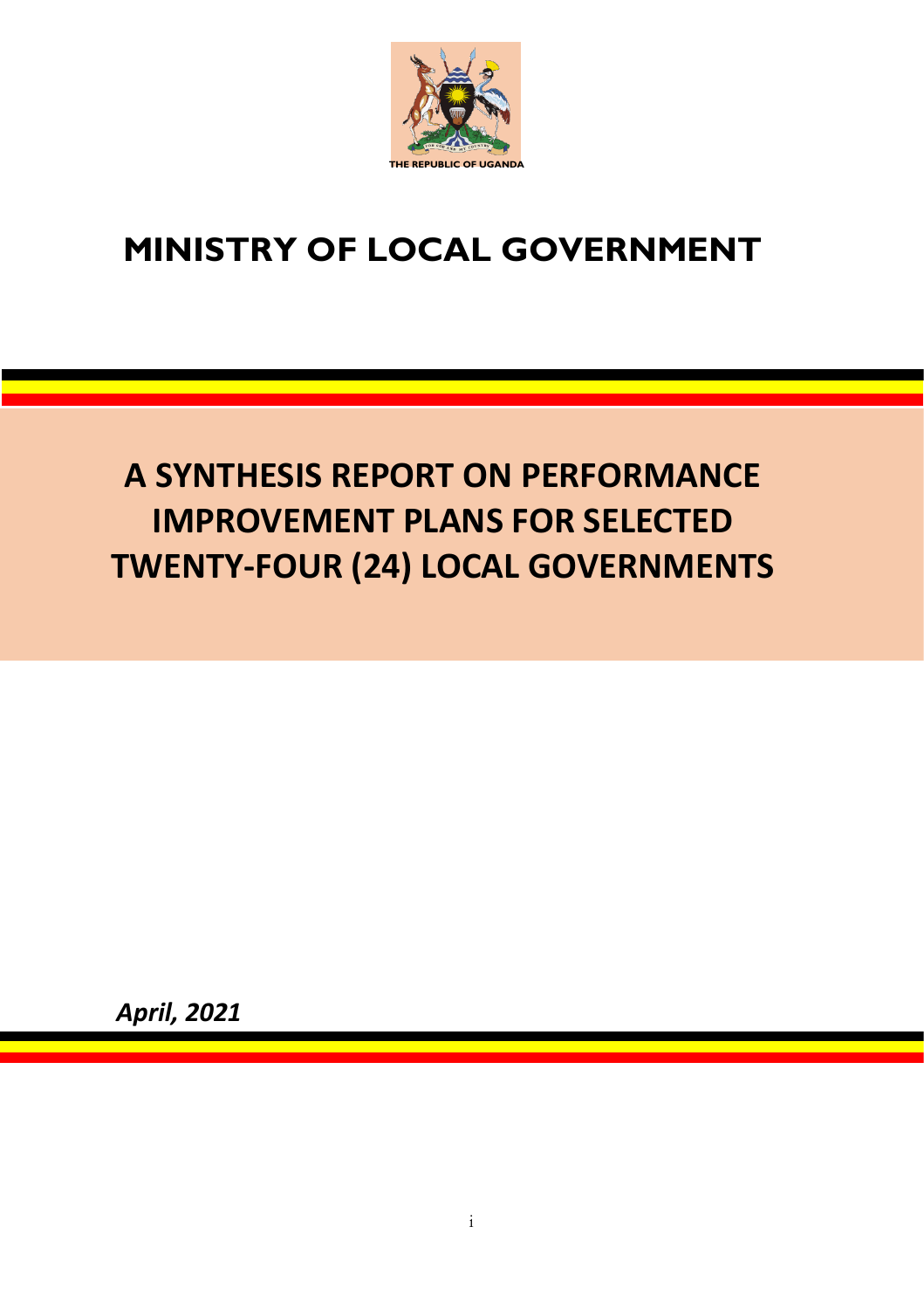### Table of Contents

| 1.0 |                                                                                 |  |
|-----|---------------------------------------------------------------------------------|--|
|     |                                                                                 |  |
| 3.0 |                                                                                 |  |
| 4.0 |                                                                                 |  |
| 5.0 |                                                                                 |  |
| 6.0 |                                                                                 |  |
| 7.0 |                                                                                 |  |
| 8.0 |                                                                                 |  |
|     |                                                                                 |  |
|     | Section 1.01 THE 24 POORLY PERFORM ED LOCAL GOVERNMENTS THAT WERE SUPPORTED FOR |  |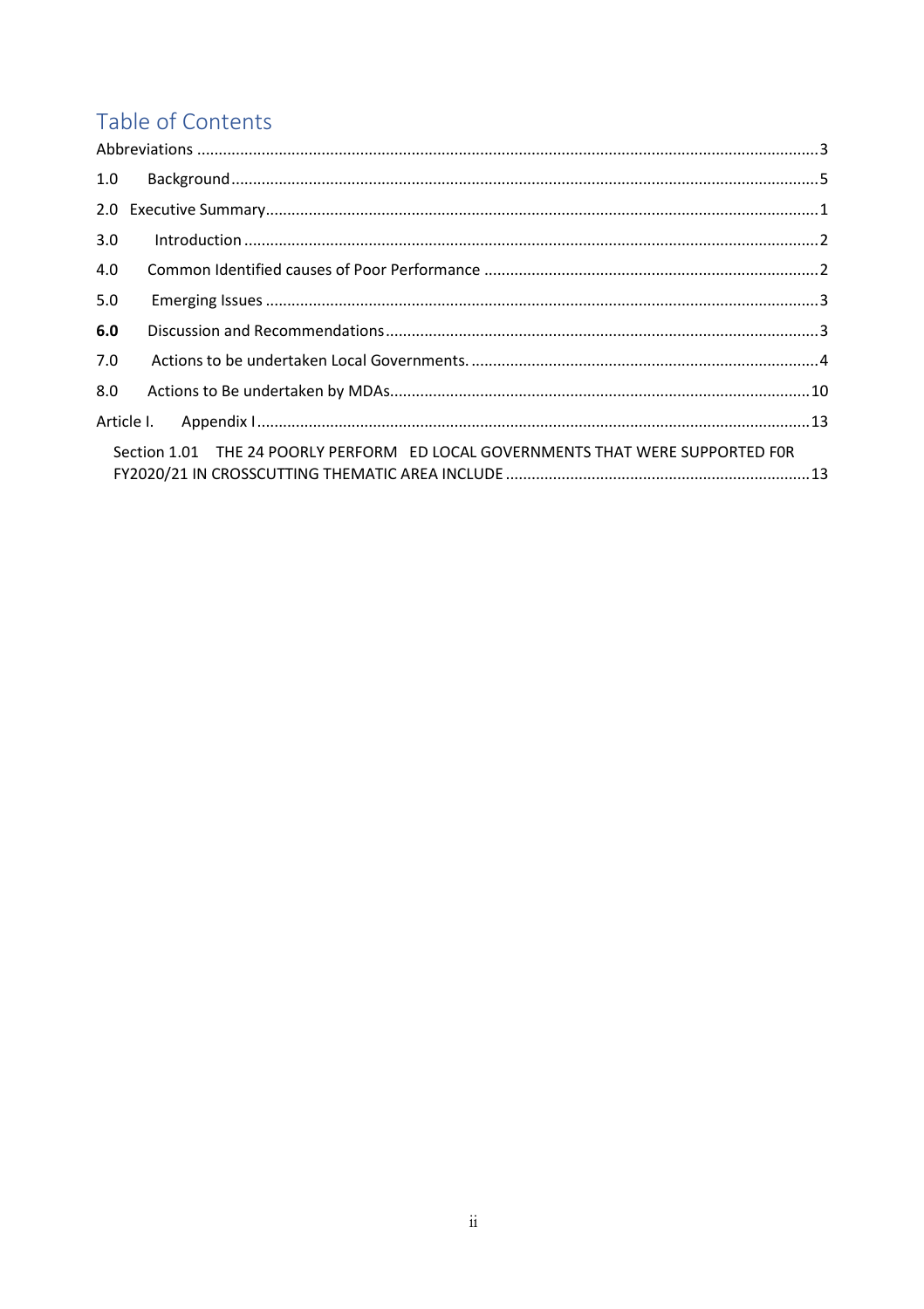### <span id="page-2-0"></span>Abbreviations

| <b>AWP</b>    | Annual Work Plan                                   |
|---------------|----------------------------------------------------|
| <b>BoQs</b>   | <b>Bills of Quantities</b>                         |
| CAO           | Chief Administrative Officer                       |
| CDO           | Community Development Officer                      |
| <b>CFO</b>    | <b>Chief Finance Officer</b>                       |
| <b>DCDO</b>   | District Community Development Officer             |
| <b>DDEG</b>   | Discretionary Development Equalisation Grant       |
| DE            | District Engineer                                  |
| <b>DHO</b>    | <b>District Health Officer</b>                     |
| <b>DIA</b>    | District Internal Auditor                          |
| <b>DSC</b>    | <b>District Service Commission</b>                 |
| <b>DWO</b>    | District Water Officer                             |
| EIAs          | <b>Environmental Impact Assessments</b>            |
| EO            | <b>Environmental Officer</b>                       |
| <b>ESM</b>    | <b>Environment and Social Management</b>           |
| <b>FY</b>     | <b>Financial Year</b>                              |
| HC IV         | <b>Health Center IV</b>                            |
| <b>HOD</b>    | <b>Head of Department</b>                          |
| <b>HRM</b>    | Human Resource Management                          |
| <b>IFMIS</b>  | Integrated Financial Management Information System |
| <b>ICT</b>    | Information, Communication and Technology          |
| <b>IGFT</b>   | Intergovernmental Fiscal Transfer                  |
| LG            | <b>Local Government</b>                            |
| <b>LGFC</b>   | <b>Local Government Finance Commission</b>         |
| <b>LGPA</b>   | Local Government Performance Assessment            |
| <b>LGPAC</b>  | Local Government Public Accounts Committee         |
| LLG           | <b>Lower Local Governments</b>                     |
| <b>MCs</b>    | <b>Municipal Councils</b>                          |
| <b>MDAs</b>   | Ministries Departments and Agencies                |
| <b>MoLHUD</b> | Ministry of Lands Housingiand Urban Development    |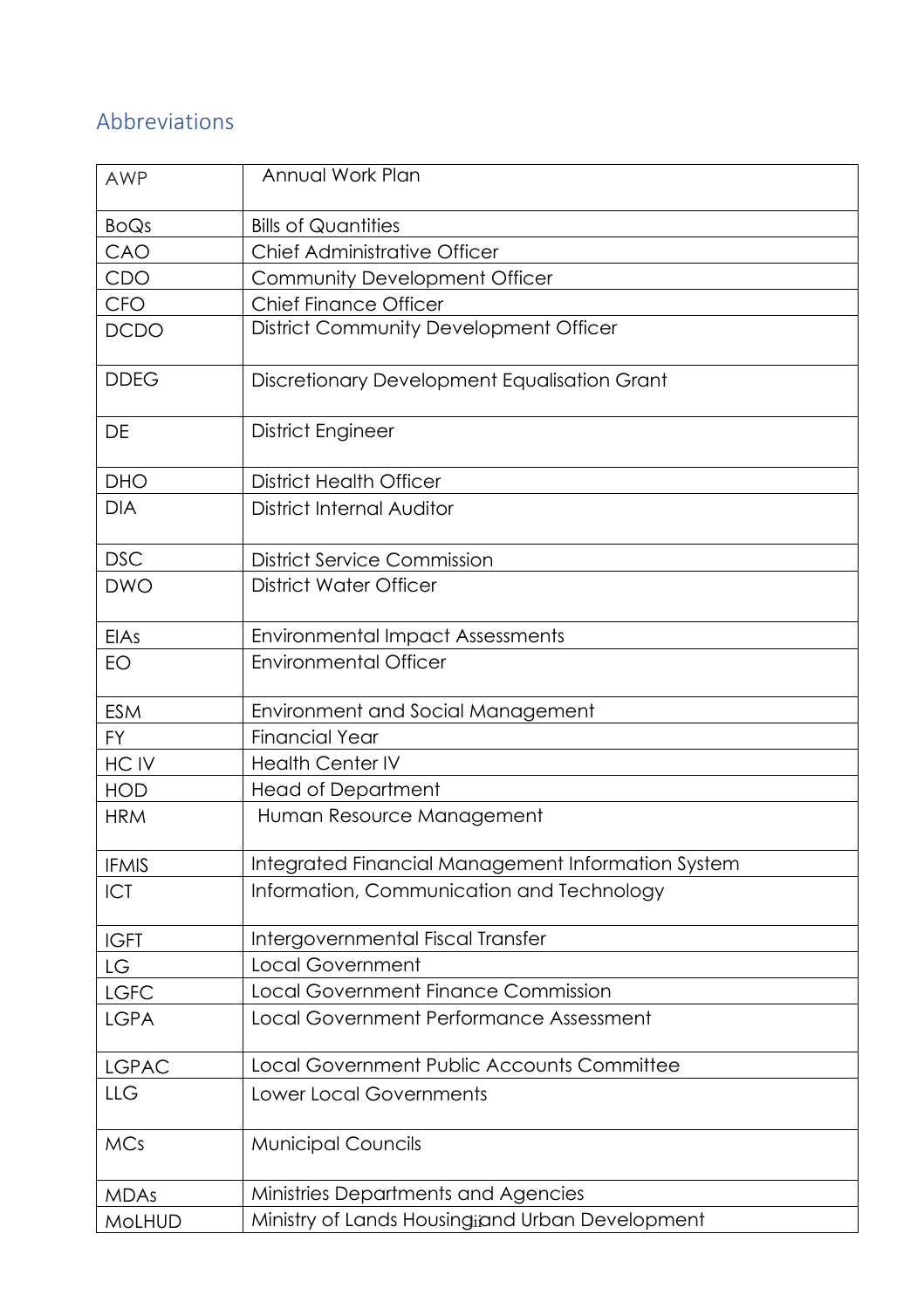| <b>MOFPED</b> | Ministry of Finance, Planning and Economic Development |
|---------------|--------------------------------------------------------|
| <b>MOEMD</b>  | Ministry of Energy and Mineral Development             |
| <b>MOES</b>   | Ministry of Education and Sports                       |
| <b>MoICT</b>  | Ministry of information communication technology       |
| MoH           | Ministry of Health                                     |
| MoLG          | Ministry of Local Government                           |
| <b>MoWE</b>   | Ministry of Water and Environment                      |
| <b>MoPS</b>   | Ministry of Public Service                             |
| MoU           | Memorandum of Understanding                            |
| <b>OAG</b>    | Office of the Auditor General                          |
| <b>OPM</b>    | Office of the Prime Minister                           |
| <b>OSR</b>    | Own Source Revenue                                     |
| <b>PBS</b>    | Programme Budgeting System                             |
| PDU           | Procurement and Disposal Unit                          |
| <b>PHRO</b>   | Principal Human Resource Officer                       |
| <b>PIA</b>    | Principal Internal Auditor                             |
| <b>PWD</b>    | People With Disabilities                               |
| <b>REA</b>    | <b>Rural Electrification Authority</b>                 |
| SPO           | Senior Procurement Officer                             |
| TC            | <b>Town Clerk</b>                                      |
| <b>PIP</b>    | Performance Improvement Plan                           |
| SAS           | <b>Senior Assistant Secretary</b>                      |
| <b>TPC</b>    | <b>Technical Planning Committee</b>                    |
| UgIFT         | Uganda Intergovernmental Fiscal Transfers program      |
| <b>USMID</b>  | Uganda Support to Municipal Infrastructure Development |
| WSS           | Water Supply and Sanitation                            |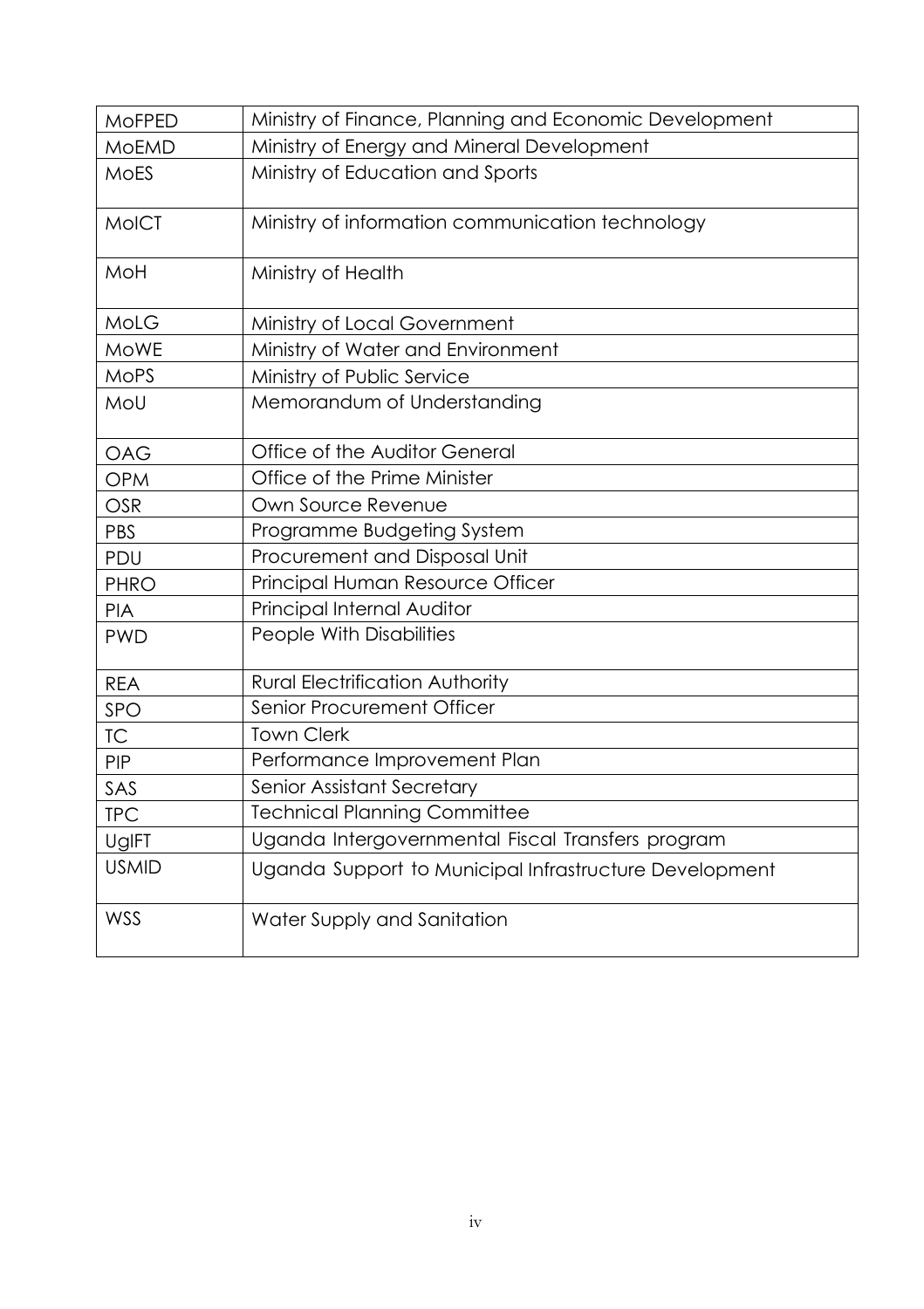#### <span id="page-4-0"></span>1.0 Background

As part of the institutional framework established to manage various aspects of the Intergovernmental Fiscal Transfer Reforms (IGFTRs) in general as well as Uganda Intergovernmental Fiscal Transfer Program for Results (UgIFT), the Ministry of Local Government is responsible for coordinating the process of providing Performance Improvement Support and capacity building to Local Governments.

In April, MoLG coordinated the development of the framework for providing Performance Improvement Support to LGs and subsequently visited and provided hands on support to 24 poorly performing and ranked LGs under the Crosscutting Thematic Area.

Whereas the MoLG was supposed to support LGs under Crosscutting Thematic Areas, analysis of the Sector Performances indicated that at least 6 LGs that requiring support under Crosscutting, also had failed in the Sector Specific Assessment. In order to avoid numerous teams from different MDAs going to the same LGs at different times, representatives from the Sector Ministries were coopted in so that all PIPs are handled at once.

Following the above analysis, teams were constituted and oriented to support the affected Local Governments in developing Performance Improvement Plans (PIPs). A total of Twenty-Four (24) Local Governments benefited from this support.

The Ministry of Local Government is grateful to the World Bank UgIFT for financing this technical support for the development and subsequent implementation of this Performance Improvement Plan (PIP).

It is believed that if the supported Local Governments implement the Performance Improvement Plans as committed, their performance in the next assessment scheduled for September to December 2021 will greatly improve. The improvement in performance will translate into improvement in service delivery. The supported LGs are implored to implement the Performance Improvement Plans as signed. Similarly, all concerned MDAs are called upon to carry out their respective institutional roles of providing the required support needed to fully implement these plans and continue to support capacity building efforts in all Local Governments as per section 96 and 97 of the LGA Cap 243.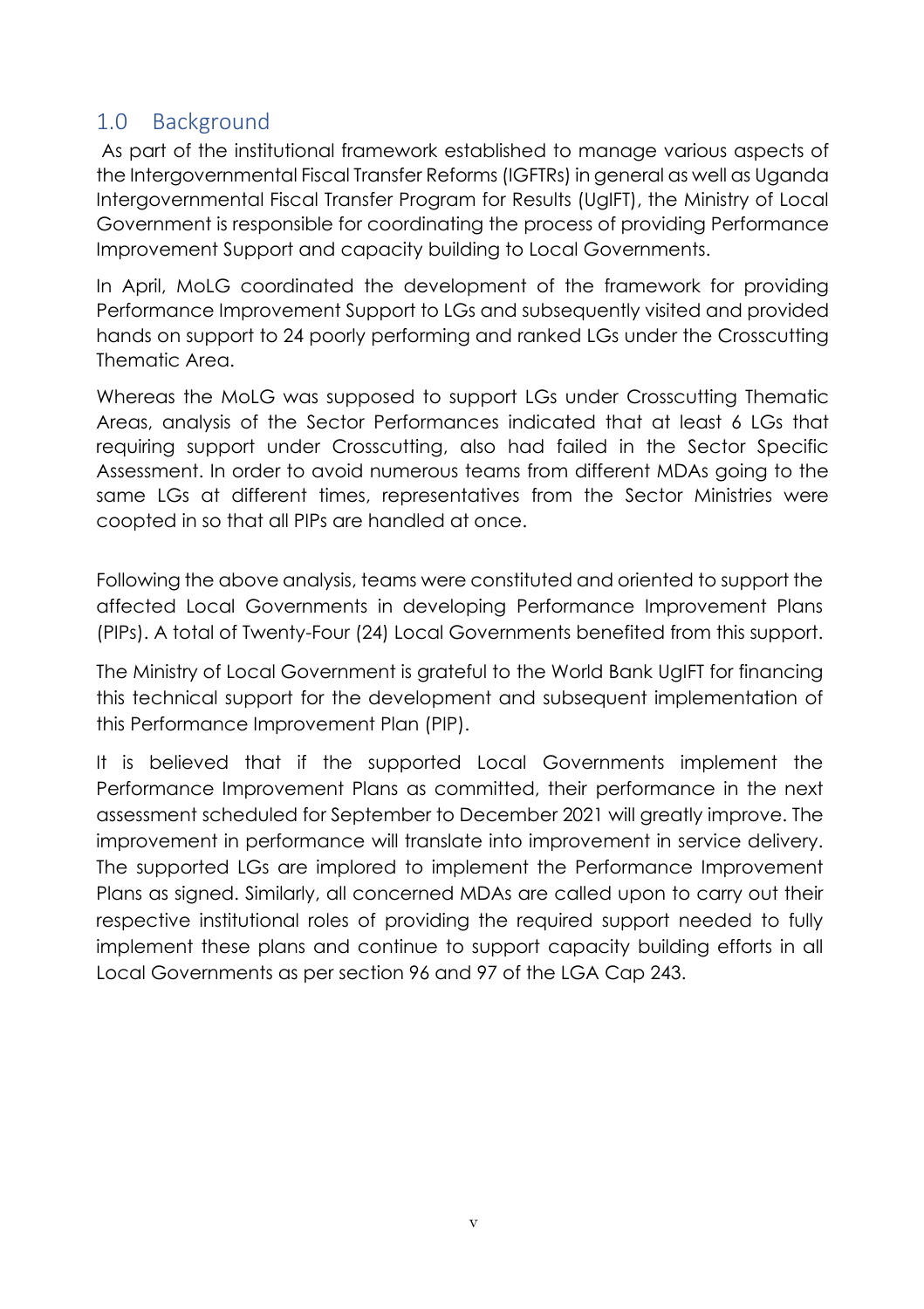#### <span id="page-5-0"></span>2.0 Executive Summary

Government of Uganda is implementing UGIFT Programme aimed at increasing adequacy of funding to Local Governments for improved service delivery. The Government introduced the Local Government Performance Assessment (LGPA) in order to improve Local Governments' administration and service delivery. The Office of the Prime Minister spearheads LGPA whereas the Ministry of Local Government is responsible for Performance Improvement Planning and Support for the poor performing LGs and also for the Thematic Performance Improvement Support for all LGs in areas of underperformance.

Arising out of the performance assessment results for 2020/2021, the Ministry embarked on a Performance Improvement Planning and Support programme

to offer support to the Twenty-Four (24) poor performing LGs .

The support teams that supported the poor performing LGs were members of the National Resource Pool (NRP) from the Ministry and the process involved interfacing with the key LG stakeholders with strict observance to COVID-19

Standard Operating Procedures (SOPs). The PIP exercise was effectively conducted in the Twenty-Four poor performing LGs and Performance Improvement Plans were jointly agreed upon between members of the NRP and the District stakeholders. The PIPs were signed and the LGs committed to implement the agreed action and report on the progress of implementation status.

The objective of the PIP exercise was to jointly work with the district stakeholders to establish and appreciate the root cause(s) of the corresponding poor performance and jointly agree on the actions to be implemented to prevent a re- occurrence of the poor performance levels in the subsequent rounds of LGPA.

The Actions to be undertaken by the Local Governments were categorized into the following;

- a) Human Resource Management
- b) Internal Audit and Local Government Public Accounts Committee Functions
- c) Local Revenue Mobilization and Management
- d) Planning, Budgeting and Reporting
- e) Governance, Oversight, Transparency and Accountability
- f) Environment and Social Safeguards
- g) Procurement and Contact Management
- h) Sector Specific Issues (Education, Health and Water)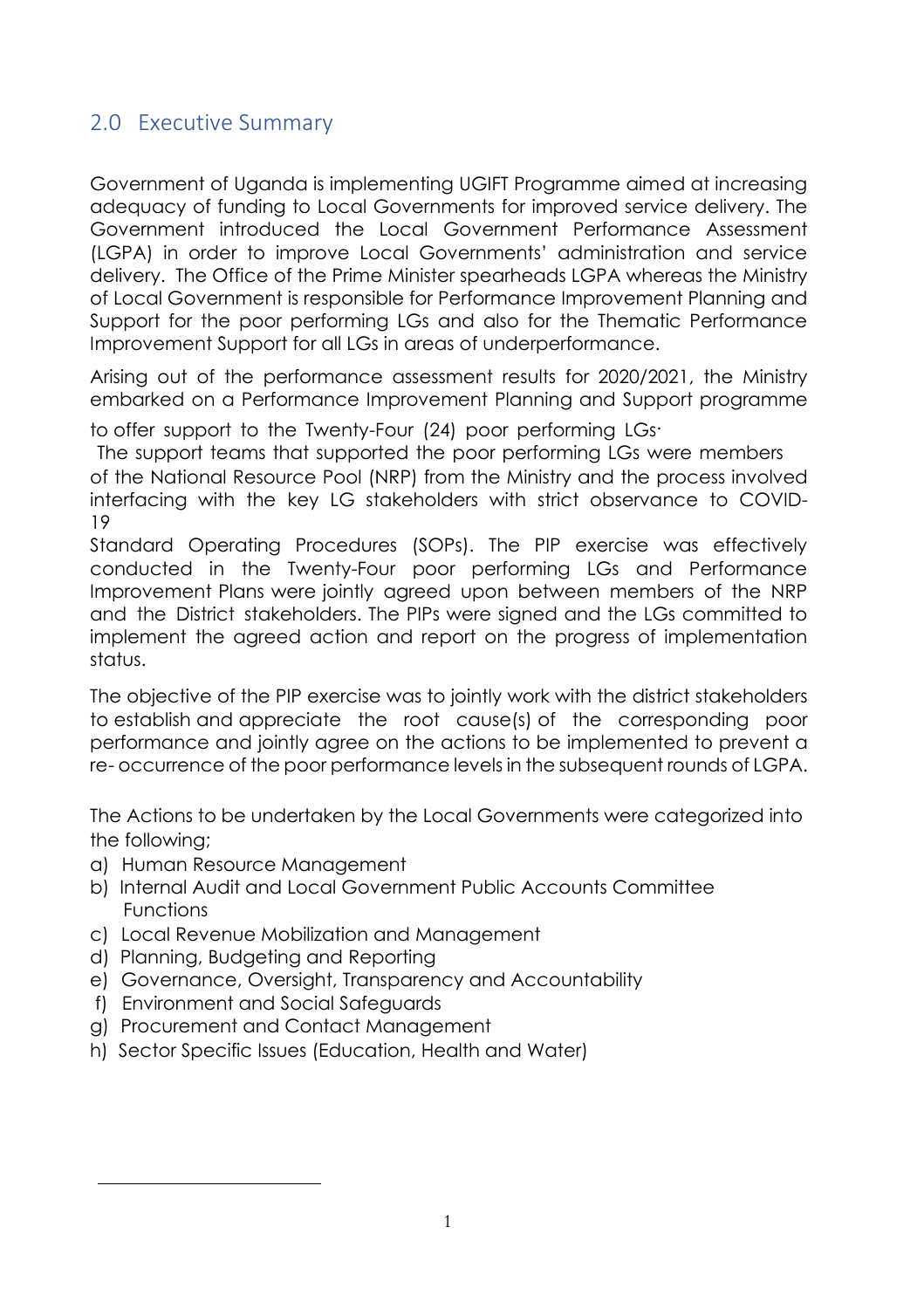#### 3.0 Introduction

<span id="page-6-0"></span>Government has been implementing reforms aimed at improving the adequacy and equity of fiscal transfers as well as improving the fiscal management of resources by Local Governments for improved service delivery. In order to ensure that public resources for service delivery are efficiently used and properly accounted for, Government has designed a system for assessing the performance of Local Governments.

The assessment of Performance of Local Governments for FY2018/19 was undertaken by the Office of the Prime Minister between October and **December** 

2019 and covered 146 Local Governments. 22 Municipal Councils (MCs) were

assessed under Uganda Support to Municipal Infrastructure Development (USMID). The assessment covered the following areas: (i) Compliance with the accountability requirements, (ii) Cross cutting Performance Measures and (iii) Sector Performance Measures under Education, Health and Water. Local Government Specific Reports as well as Synthesis Report detailing the key assessment findings and recommendations for addressing the weak areas at both LG and MDA levels were compiled and shared with Local Governments on the budget website. [www://budget.go.ug/lgpas](http://www.budget.go.ug/budget/LGPAs)

The Ministry reviewed the Local Government Performance Assessment Reports and identified a list of LGs that scored below 60% in selected Thematic Areas for support under the Performance Improvement Planning. This Synthesis Report presents the agreed actions to be undertaken by Local Governments and Actions.

#### 4.0 Common Identified causes of Poor Performance

<span id="page-6-1"></span>While in the districts, the teams interacted with the District Officials and some of the causes of poor performance were;

a) Low Staffing levels in the LGs. The poor performance was attributed to the absence of critical staff who are charged with the proper execution of the tasks in question.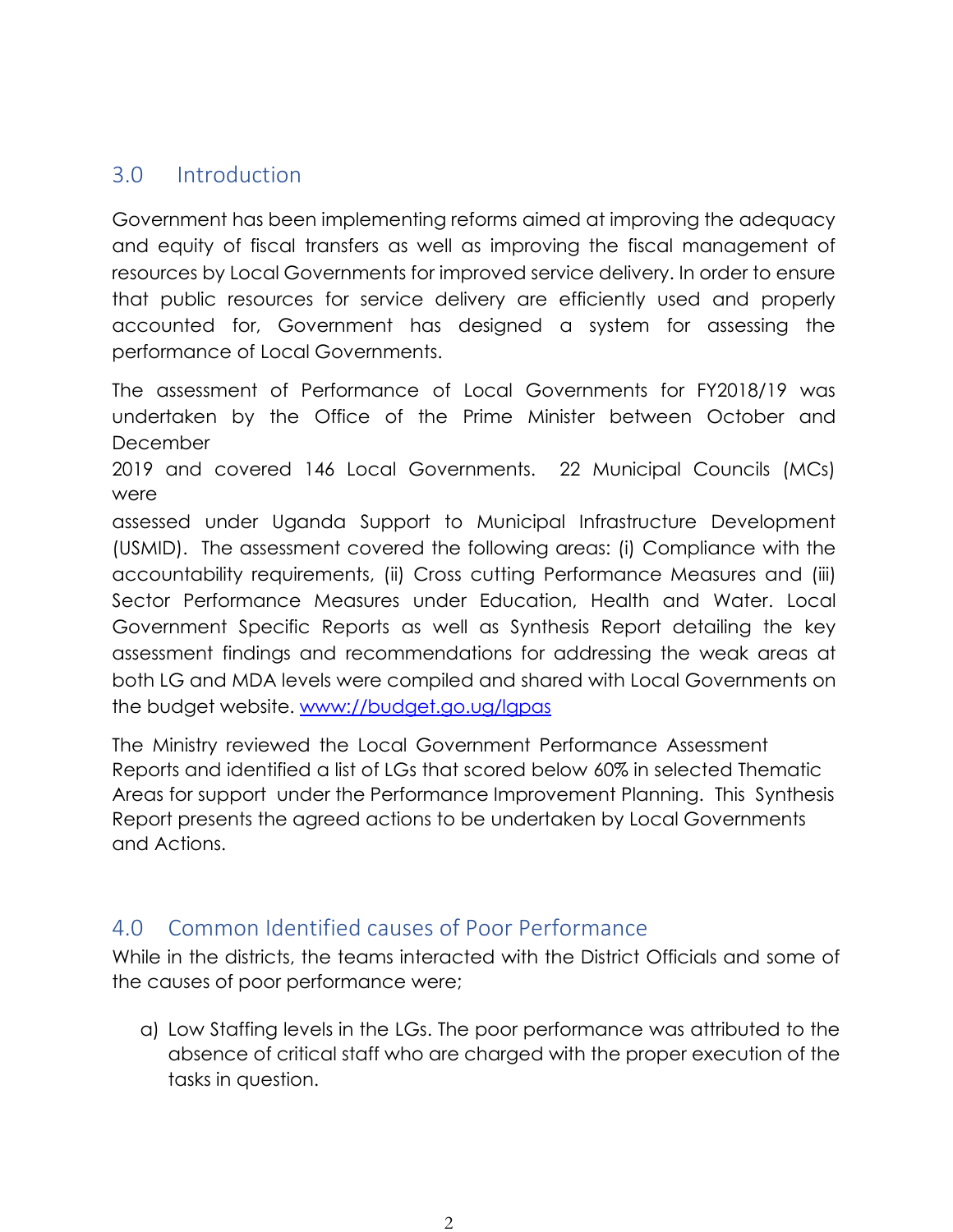- b) Poor Record Keeping. It was established that the poor performance of the LGs was attributed to absence of evidence and proper documentation pertaining to the accomplishment of given tasks and duties.
- c) Absence of functional District Service Commissions (DSCs). This ranged from absolute lack a DSC, DSCs not having the required membership and the DSCs not sitting, established by the absence of minutes.
- d) Inadequate resources. This crippled the supervision and monitoring function for all departments in the LGs.
- e) The Departments of Works, Education and Health are still having a hard time involving the Environment Officer and Social & Safety Officer in the execution of their projects.
- f) Due to COVID 19 pandemic, actualization of Own Source Revenue projections could not be attained.
- g) Absence of the District Executive Council in some LGs. This has resulted into absence of other statutory bodies as well for example DSC and LGPACs.
- h) Performance Management is still an issue in the LGs. The LGs have failed to monitor attendance, staff have not filled their performance plans and appraisals, and the rewards and sanctions committee is nonexistent.
- i) Assessing the LGs on areas that are beyond their control. For example, the PBS network being on and off which hinders online submissions and meeting deadlines.

#### 5.0 Emerging Issues

Members shared issues that came up from the engagements with the Local Governments' technical staff and political leadership. These included;

- <span id="page-7-0"></span>a) Reluctance on part of the technical team, the assessor in some LGs didn't meet with the HoDs but rather met with Junior staff**.**
- b) The Assessors didn't spend enough time in the LGs, which made interactions and provision of evidence by the LGs to the assessors quite challenging.
- c) The Assessors had limited or no knowledge on the Local Government Affairs making comprehension difficult.

#### 6.0 Discussion and Recommendations

- a) MoLG should be involved in the assessment exercise. At least an officer per team of assessors.
- <span id="page-7-1"></span>b) MoFPED should ensure timely release of the LG revenue to the LGs.
- c) The Natural Resources Grant should be extended to the Municipal Councils as well.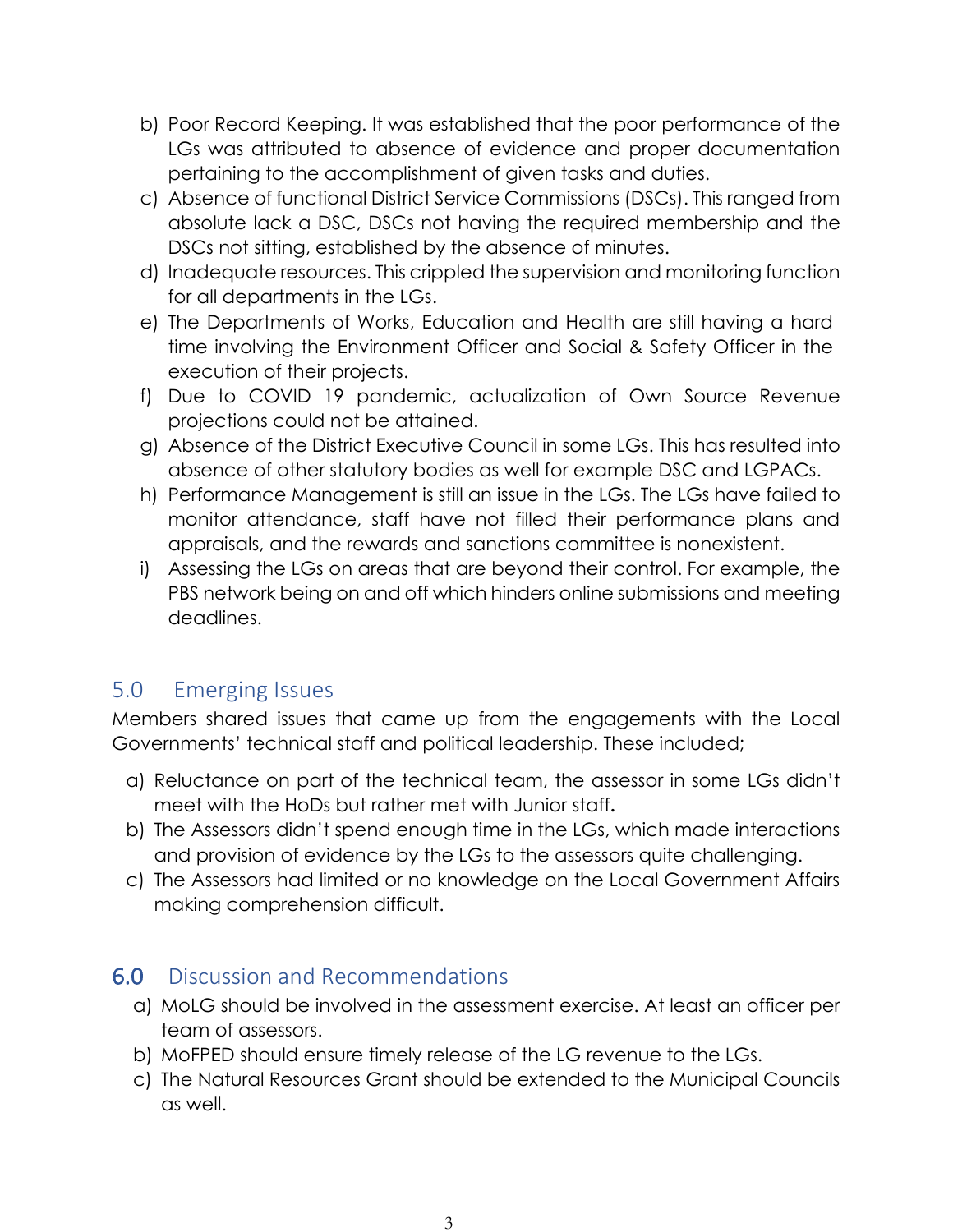- d) It should be mandatory for the assessors to share their findings/report from a particular LGs before they leave that said LG. This will clean out any miscommunications or scoring errors promptly.
- e) Before the Final LGPA report is printed and disseminated, an interim report should be shared with the LGs to give room for appeal.
- f) LGs should keep a signed copy of all the evidences and documents provided to the assessment team during the assessment, this will especially come in handy while appealing.
- g) ODI should ensure that a function for electronic signature is added onto the PIP reporting tool to ensure all copies both soft and hard copies are signed and authentic.
- h) Before leaving the LGs, Team Leaders should ensure that the PIPs are signed by the responsible officer.

#### 7.0 Actions to be undertaken Local Governments.

<span id="page-8-0"></span>Table 1: The table below presents the common issues identified, affecting the performance of LGs and the agreed action to be undertaken by the LG in order to improve performance

| S/N | issue                                                           | Action(s) by LG                                                                                                                                                                                                                     | When                 | Responsibi<br>lity  | output                            |  |
|-----|-----------------------------------------------------------------|-------------------------------------------------------------------------------------------------------------------------------------------------------------------------------------------------------------------------------------|----------------------|---------------------|-----------------------------------|--|
|     | <b>Human Resource Management</b>                                |                                                                                                                                                                                                                                     |                      |                     |                                   |  |
|     | Failure to<br>recruit Heads<br>of Department<br>and other staff | The District<br>$\bullet$<br>must prepare<br>and submit<br>the staffing<br>requirements<br>to Mops.<br>Consider<br>accelerated<br>promotions<br>where the LG<br>has<br>advertised<br>and failed to<br>attract.<br>Seek<br>clearance | By 30th<br>June, 202 | CAO,<br><b>PHRO</b> | HODs and<br>other staff<br>filled |  |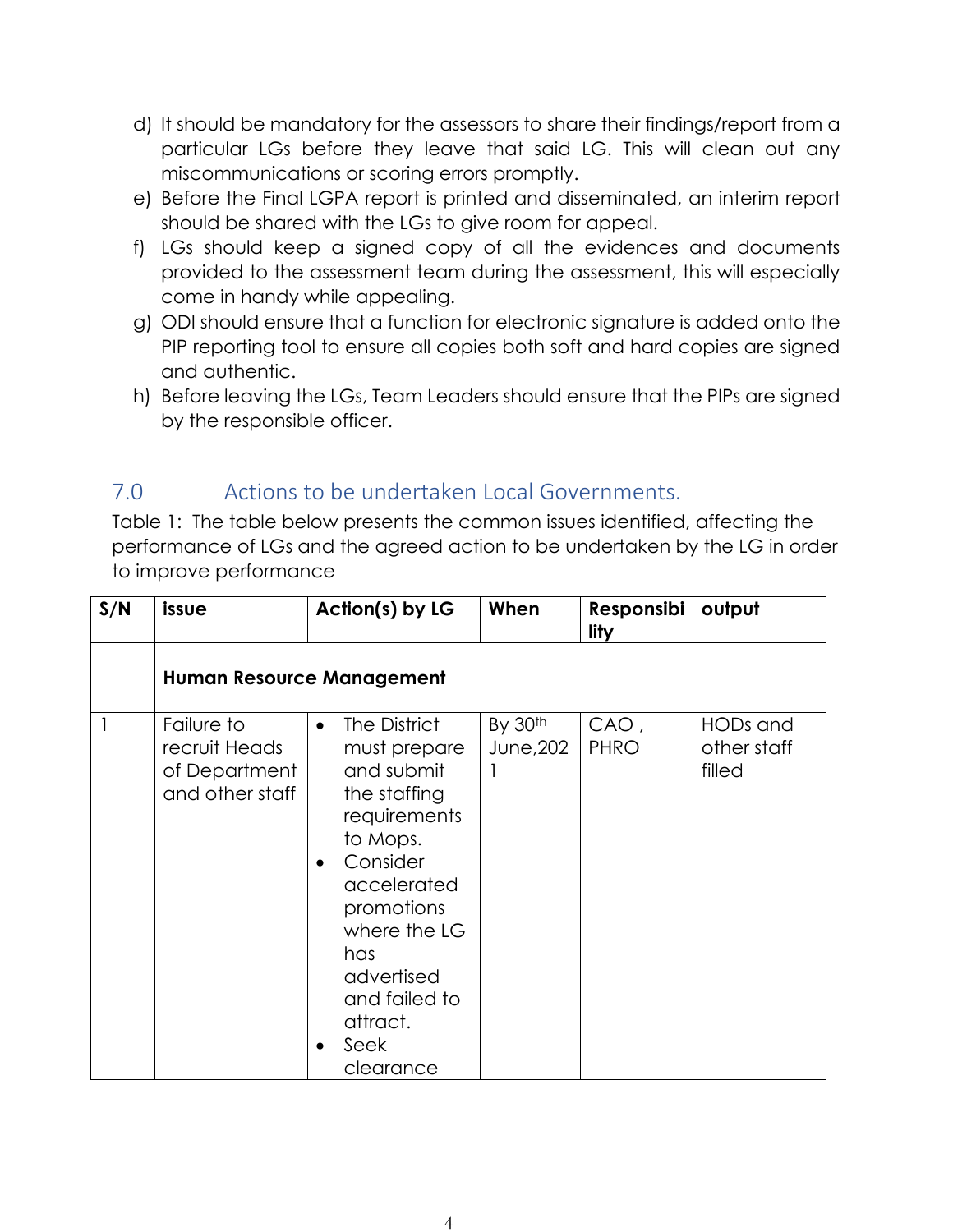| $\overline{2}$ | No evidence<br>of consultative<br>committee to        | from MOPS to<br>recruit.<br>Wage bill not<br>available<br>Composition,<br>$\bullet$<br>roles and<br>operationaliz                                                                        |                            | CAO,<br><b>PHRO</b>                         | Consultative<br>Committee<br>constituted                                          |
|----------------|-------------------------------------------------------|------------------------------------------------------------------------------------------------------------------------------------------------------------------------------------------|----------------------------|---------------------------------------------|-----------------------------------------------------------------------------------|
|                | handle staff<br>grievance<br>redress                  | ation of the<br>committee                                                                                                                                                                |                            |                                             |                                                                                   |
| 3              | No Rewards<br>and Sanction<br>committee               | <b>The</b><br>$\bullet$<br>committee to<br>be<br>composed<br>and<br>operationaliz<br>ed                                                                                                  |                            | CAO,<br><b>PHRO</b>                         | <b>Rewards</b><br>and<br>Sanctions<br>committee<br>constituted                    |
| $\overline{4}$ | Delay to<br>access the<br>Pension pay<br>roll         | Arrange a<br>$\bullet$<br>pre-<br>retirement<br>training to<br>employees<br>due to retire,<br><b>Updating staff</b><br>$\bullet$<br>files at least<br>six months<br>before<br>retirement | Continu<br>OUS             | PHRO with<br>support<br>from<br><b>MOPS</b> | <b>Retired staff</b><br>access<br>payroll with<br>2 months<br>after<br>retirement |
| 5              | Lack of<br>appraisal<br>forms for some<br><b>HODs</b> | The CAO<br>$\bullet$<br>must appraise<br>all HODs                                                                                                                                        | Every<br>end of<br>the F/Y | CAO,<br><b>PHRO</b>                         | Employees<br>must be<br>appraised                                                 |
|                | <b>Internal Audit /LGPAC functions</b>                |                                                                                                                                                                                          |                            |                                             |                                                                                   |
| 6              | Late<br>submission of<br>internal audit               | Timely<br>$\bullet$<br>submission of<br>internal audit<br>reports<br>LGs should<br>$\bullet$<br>not be<br>penalized<br>because of                                                        | Quarterl<br>y              | CAO, CFO                                    | Accountabili<br>ty and<br>transparenc<br>y                                        |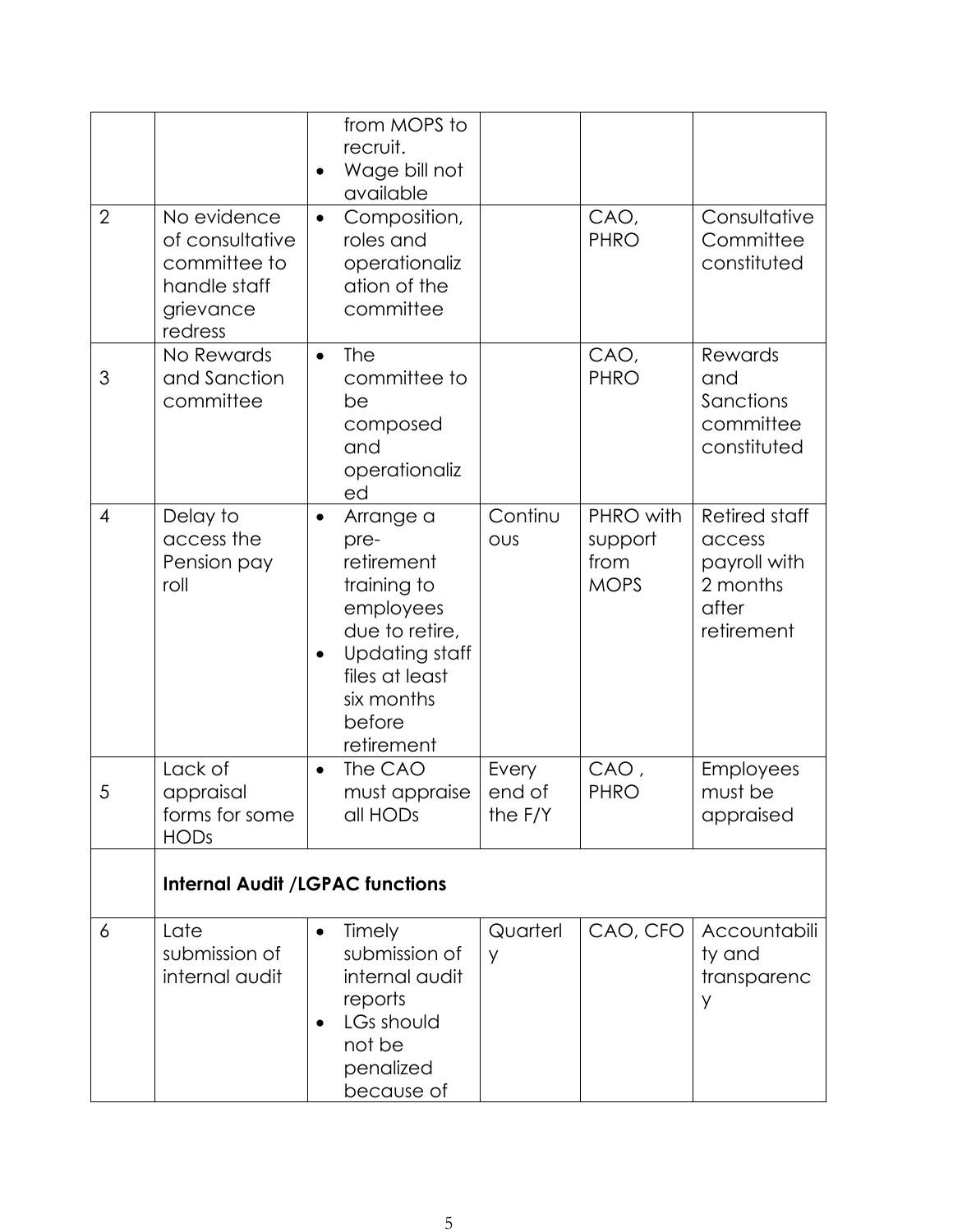|                |                                                                                                     | Audit Opinion<br>when reports<br>are not issued<br>to LGs in time                                                                                                           |                                      | OAG,<br>Inter-<br>ministerial<br>task force |                                                          |
|----------------|-----------------------------------------------------------------------------------------------------|-----------------------------------------------------------------------------------------------------------------------------------------------------------------------------|--------------------------------------|---------------------------------------------|----------------------------------------------------------|
| $\overline{7}$ | Non response<br>to internal<br>Audit and<br>Auditor<br>General's<br>report<br>management<br>letters | Respond<br>$\bullet$<br>timely to<br>management<br>letters<br>Engagement<br>$\bullet$<br>of Secretary<br>PAC for the<br>Consideration<br>Οf<br>Subsequent<br>reports.       | Annually<br>Quarterl<br>y            | CAO,<br>Town<br>clerk,<br>HoDs              | Accountabili<br>ty and<br>transparenc<br>y               |
| 8              | Implementatio<br>n of Audit and<br><b>LGPAC</b><br>recommendat<br>ions                              | Timely<br>$\bullet$<br>implementati<br>on of audit<br>and LGPACs<br>recommenda<br>tion and<br>reports to<br><b>MOLG</b>                                                     | Quarterl<br>y<br>Annually            | CAO,<br>CFO,<br><b>LGPAC</b>                | Audit<br>/LGPAC<br>recommend<br>ation<br>implemente<br>d |
|                |                                                                                                     | <b>Local Revenue Mobilization and Financial Management</b>                                                                                                                  |                                      |                                             |                                                          |
| 9              | Low local<br>Revenue<br>performance<br>due to COVID<br>19 pandemic                                  | Assess local<br>$\bullet$<br>revenue<br>potential and<br>set targets for<br>the revenue<br>collectors<br>Mobilize the<br>revenue by<br>mapping all<br>the revenue<br>source | By June<br>30 <sup>th</sup><br>,2021 | <b>CFO</b>                                  | Local<br>revenue<br>collection<br>enhanced               |
| 10             | Non<br>remittance of<br>Local revenue                                                               | Remit 65%<br>share to sub                                                                                                                                                   | Quarterl<br>y                        | CAO, CFO                                    | Remittance<br>done as<br>provided                        |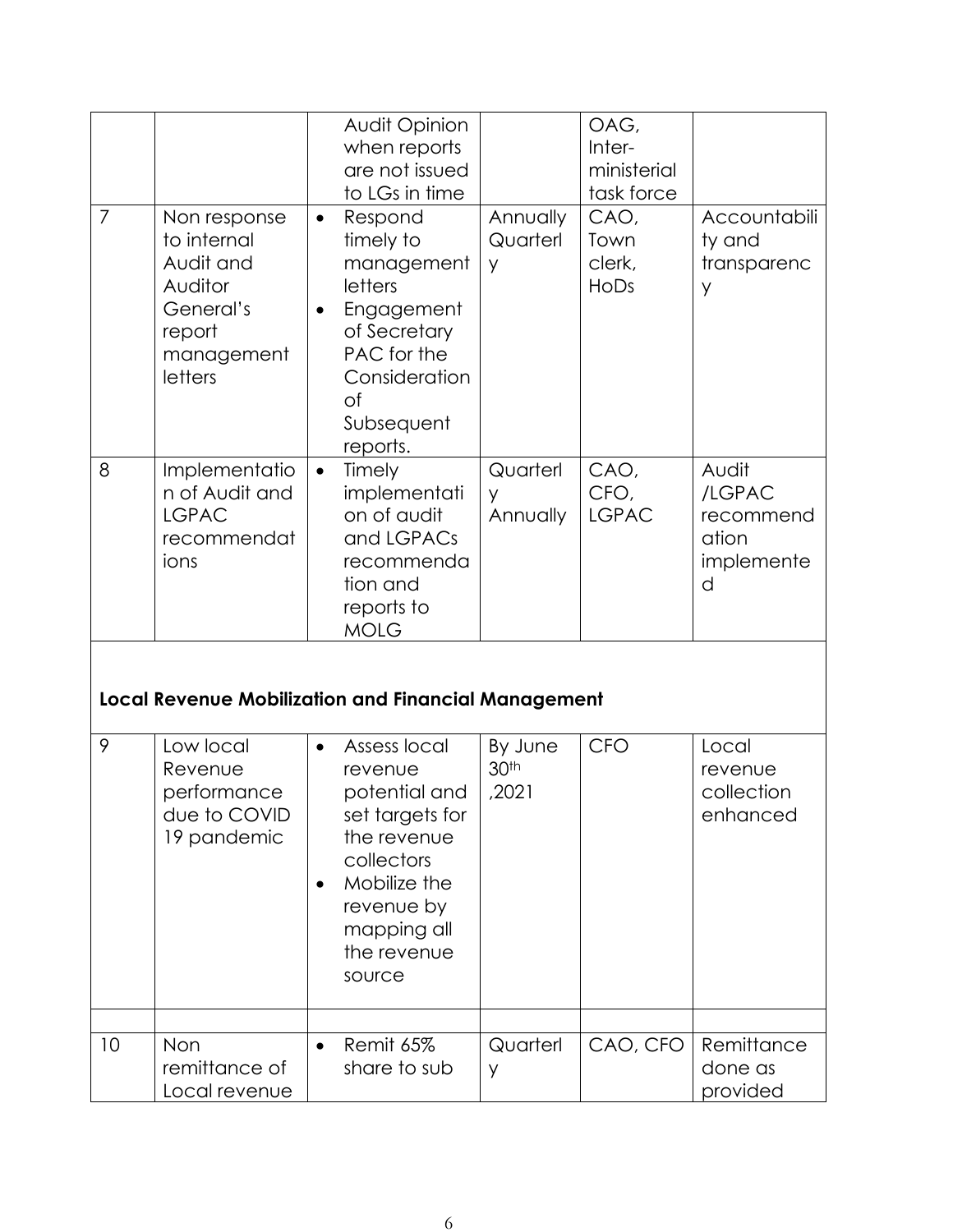|    | $(65%)$ to sub<br>counties                                                                                                                                                                                           | counties as<br>provided for                                                                                                                                            |               |                    | under the<br>law                                    |
|----|----------------------------------------------------------------------------------------------------------------------------------------------------------------------------------------------------------------------|------------------------------------------------------------------------------------------------------------------------------------------------------------------------|---------------|--------------------|-----------------------------------------------------|
| 11 | Expenditure<br>on Council<br>that is beyond<br>20% of the<br>previous year's<br><b>ORS</b> collected                                                                                                                 | Ensure that<br>$\bullet$<br>council<br>expenditure<br>doesn't<br>exceed 20/%<br>of ORS as<br>provided for<br>under<br>regulation 4<br>of the<br>schedule to<br>the LGA | Quarterl<br>У | CAO, CFO           | Only 20% of<br>ORS spent.                           |
| 12 | <b>Uploading PBS</b><br>by MOFPED is<br>released late<br>that drag the<br>entire process                                                                                                                             | PBS should be<br>$\bullet$<br>released in<br>time<br>More training<br>$\bullet$<br>is required on<br><b>PBS</b><br>Ensure timely<br>response to<br>queries             |               | <b>MOFPED</b>      |                                                     |
| 13 | <b>Budget in PSB</b><br>had funds<br>both LLGs and<br>District. The<br>district used to<br>only account<br>for the 35% of<br>the Local<br>Revenue and<br>non-shareable<br>revenues<br>accounted for<br>the District. | This has been<br>$\bullet$<br>taken care of<br>by the system<br>adju stment<br>on the PBS<br>and IFMIS                                                                 | Quarterl<br>y | <b>CFO</b>         | Harmonizati<br>on of PBS<br>and IFMIS<br>system     |
| 14 | Delayed<br>Accountability<br>and Reporting                                                                                                                                                                           | Sanction non-<br>$\bullet$<br>compliance<br>to<br>accountabilit<br>y and<br>reporting<br>requirement                                                                   | Quarterl<br>y | CAO, CFO<br>, HODs | Timely<br>accountabili<br>ty submitted<br>by MOFPED |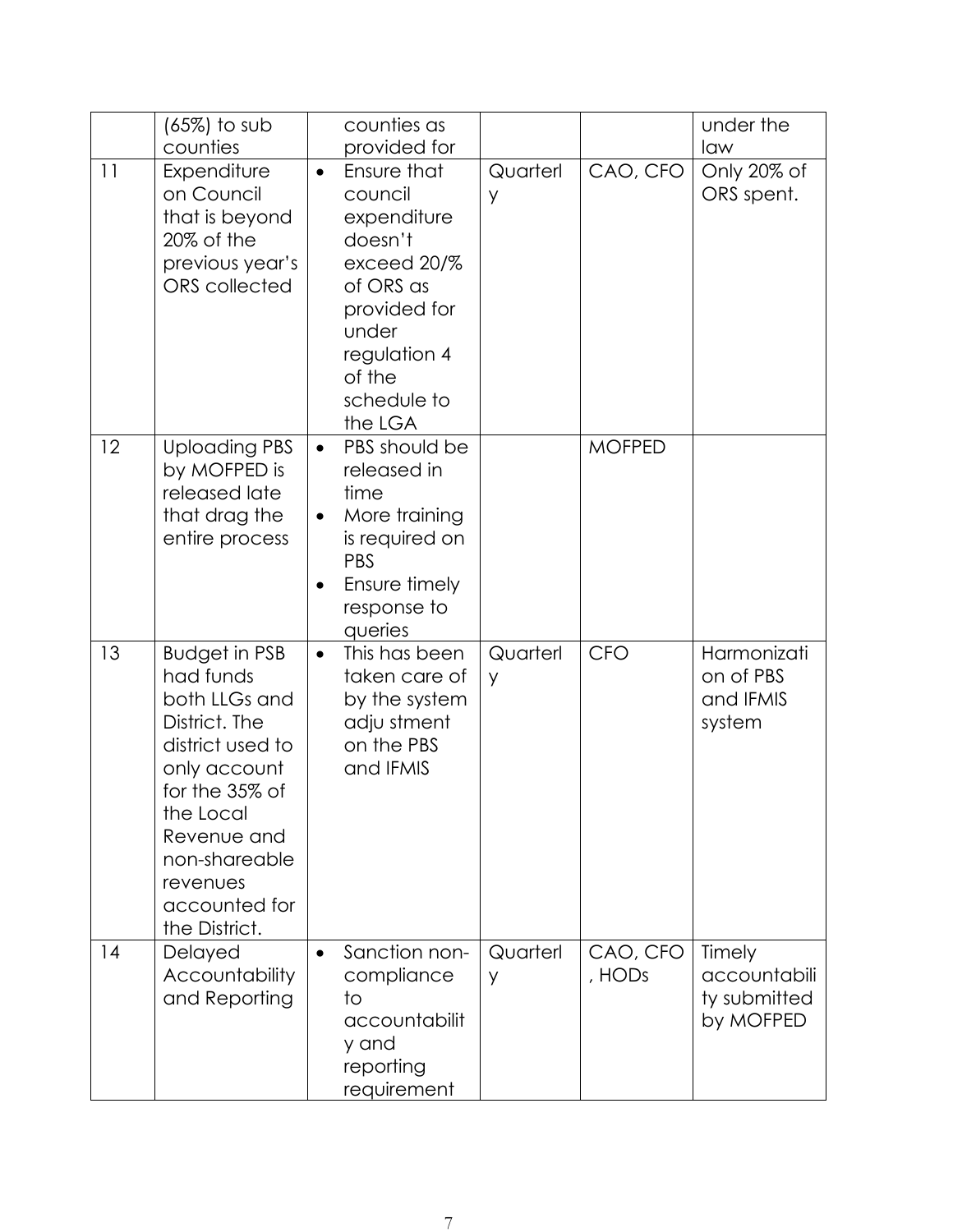|    |                                                                                                                       | Timely upload<br>$\bullet$<br>or distribution<br>of budget<br>figures to<br>HODs to<br>enhance<br>timely<br>accountabilit<br>y and<br>reporting skills             |                      |                                                                             |                                                                              |
|----|-----------------------------------------------------------------------------------------------------------------------|--------------------------------------------------------------------------------------------------------------------------------------------------------------------|----------------------|-----------------------------------------------------------------------------|------------------------------------------------------------------------------|
|    |                                                                                                                       | <b>Planning, Budgeting and Reporting.</b>                                                                                                                          |                      |                                                                             |                                                                              |
| 15 | Non<br>functionality of<br>the physical<br>planning<br>committee                                                      | To constitute<br>the functional<br>Physical<br>Planning<br>Committee<br>To facilitate<br>$\bullet$<br>the operation<br>of the<br>physical<br>planning<br>committee | By 30th<br>June, 202 | CAO,<br>Physical<br>Planner,<br><b>PHRO</b>                                 | Physical<br>planning<br>Committee<br>constituted                             |
| 16 | No physical<br>Development<br>Plan                                                                                    | The District to<br>$\bullet$<br>develop<br>Physical<br>Development<br>plan for<br>Trading<br>centers<br>during F/Y                                                 | By 30th<br>June, 202 | CAO,<br>Physical<br>Planner,<br>Physical<br>planning<br>Committe<br>e, PHRO | Physical<br>Developme<br>nt Plan<br>developed                                |
| 17 | Failure to<br>develop and<br>present<br>project profiles<br>for all projects<br>to be<br>undertaken in<br>a given F/Y | Project<br>$\bullet$<br>profiles to be<br>discussed in<br><b>TPC</b>                                                                                               | By 30th<br>June, 202 | <b>HODs</b>                                                                 | Project<br><b>Profiles</b><br>available<br>and<br>discussed in<br><b>TPC</b> |
|    |                                                                                                                       |                                                                                                                                                                    |                      |                                                                             |                                                                              |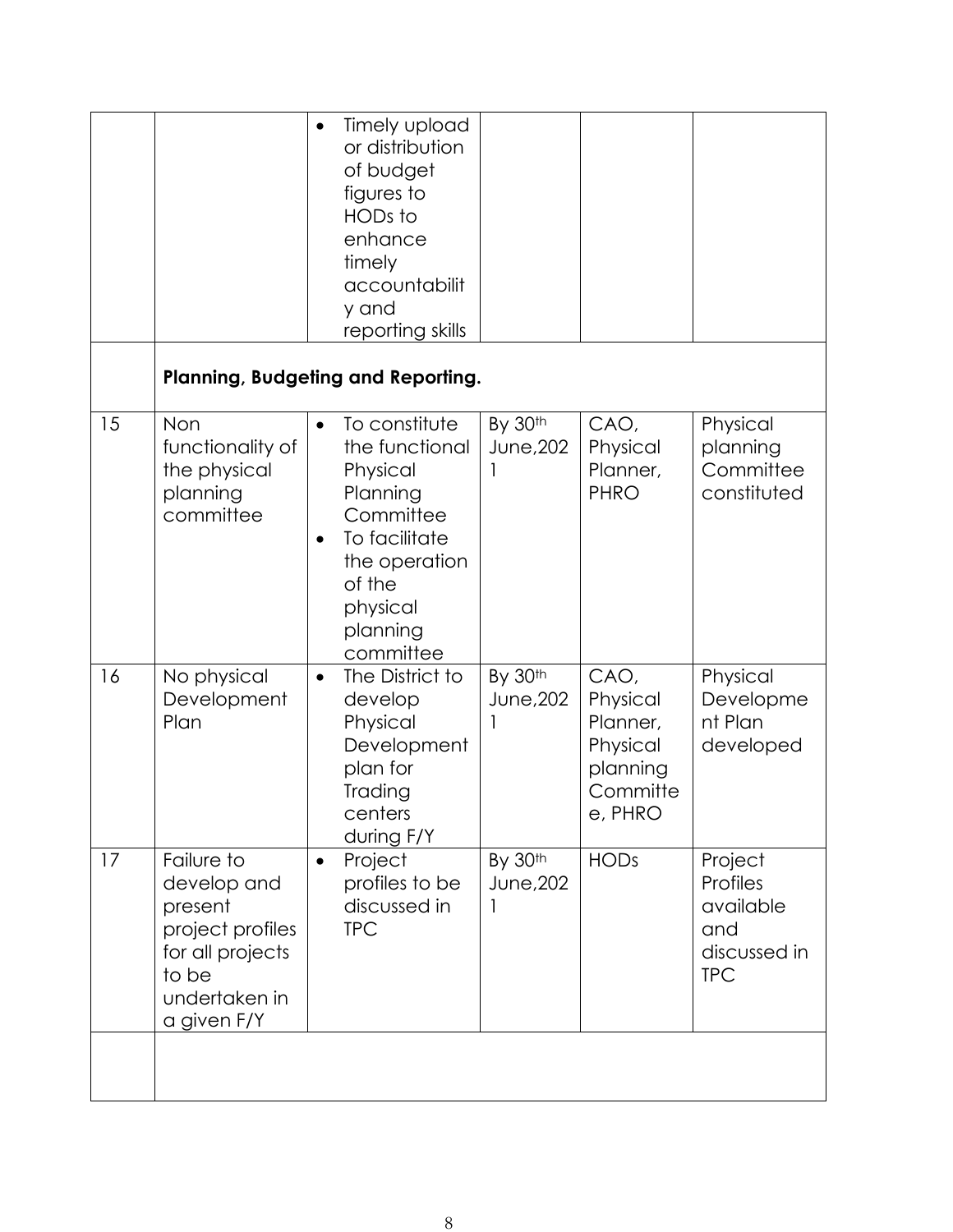|    | <b>Environment and Social Safeguards</b>                                       |                                                                                                                                                                                      |                                                 |                      |                                                            |  |
|----|--------------------------------------------------------------------------------|--------------------------------------------------------------------------------------------------------------------------------------------------------------------------------------|-------------------------------------------------|----------------------|------------------------------------------------------------|--|
| 18 | Poor<br>coordination<br>with other<br>departments<br>to conduct<br>screening   | Coordinate<br>joint actions<br>between<br>departments<br>action<br>Officers to<br>ensure<br>compliance<br>with ESMPs                                                                 | By 30 <sup>th</sup> June, 2021<br>HoDs, EO, CDO |                      | Environment<br>al issues<br>addressed                      |  |
| 19 | Screening for<br>environmental<br>and social risks                             | Receive and<br>$\bullet$<br>review social<br>and<br>Environmenta<br>I Guidelines<br>before<br>projects are<br>constructed                                                            | By<br>30 <sup>th</sup> June<br>,2021            | EO, CBS,<br>CDO      | Guidelines<br>received<br>and<br>reviewed                  |  |
| 20 | Poor planning<br>and<br>budgeting for<br>environmental<br>and social<br>issues | Mainstreamin<br>$\bullet$<br>g<br>environmenta<br>I and social<br>issues in<br>project<br>profiles<br><b>Budget for</b><br><b>ESIA</b> and<br>timely<br>implement as<br>per workplan | By 30th<br>June, 202                            | Planner,<br>EO, HODs | Environment<br>al and<br>Social issues<br>mainstream<br>ed |  |
| 21 | Absence of<br>costed ESMPs<br>to inform BoQs<br>preparation                    | To ensure all<br>$\bullet$<br><b>ESMPs</b> are<br>costed<br>Orient TPC on<br>$\bullet$<br><b>ESIA</b> process                                                                        | By 30th<br>June, 202                            | EO, CDO              | <b>ESMPs</b><br>costed                                     |  |
| 22 | Incomplete<br>template for<br><b>ESMPs</b>                                     | Develop<br>$\bullet$<br>complete<br><b>ESMPs for all</b><br>projects                                                                                                                 | By 30th<br>June,<br>2021                        | DNRO,<br>EO,         | <b>ESMPS</b><br>template<br>completed                      |  |
| 23 | Carried out<br><b>ESCCS</b> for<br><b>DDEG</b> projects                        | Screen all<br>$\bullet$<br>projects for<br>Environment,                                                                                                                              |                                                 | DNRO,<br>EO, DCDO    | All projects<br>screened                                   |  |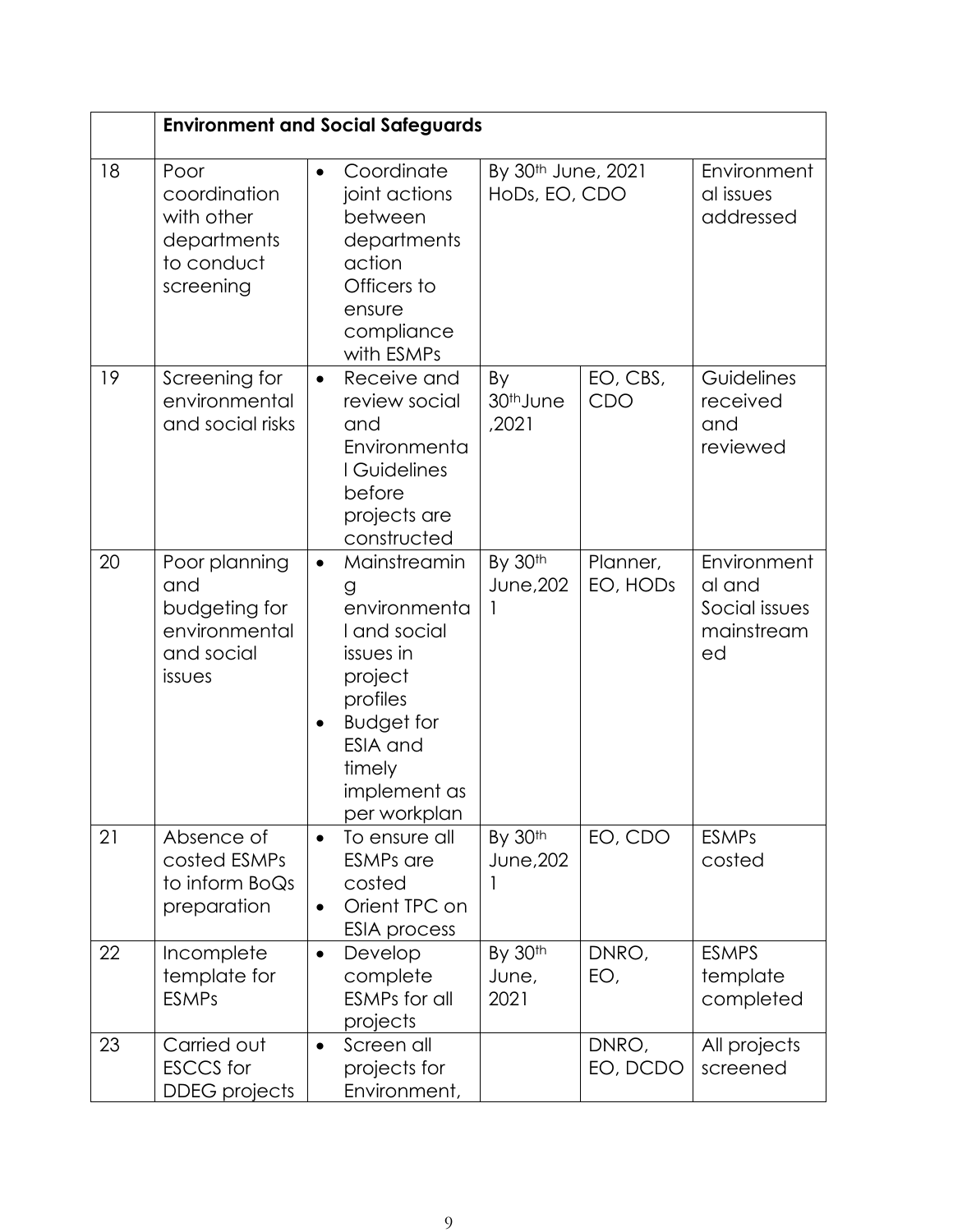| social and<br>climate issues<br>include them<br>in the ESMPs<br>and project |  |
|-----------------------------------------------------------------------------|--|
| documents.                                                                  |  |

## 8.0 Actions to Be undertaken by MDAs

<span id="page-14-0"></span>

|    | <b>Education sector specific issues</b>                                                                               |                                                                                        |                                      |                                      |                                            |  |
|----|-----------------------------------------------------------------------------------------------------------------------|----------------------------------------------------------------------------------------|--------------------------------------|--------------------------------------|--------------------------------------------|--|
| 24 | failure to collect<br>and compile<br><b>EMIS return forms</b><br>from schools.                                        | Always compile<br>$\bullet$<br><b>EMIS</b> return<br>forms                             | Termly                               | <b>DEO</b>                           | Harmonized<br>data on EMIS                 |  |
| 25 | Failure to display<br>deployment lists<br>of teachers to<br>notice boards                                             | Ensure<br>$\bullet$<br>teachers'<br>deployment list<br>publicized                      | Termly                               | DEO,<br><b>HEADTEACHER</b>           | Teachers'<br>deployment list<br>publicized |  |
| 26 | Lack of<br>knowledge<br>about the<br>grievance<br>redress<br>framework                                                | Establish the<br>$\bullet$<br>grievance<br>committee,<br>capacity<br>building          | Termly                               | DEO, CAO,<br>PLANNER,<br><b>MOES</b> |                                            |  |
| 27 | No evidence of<br>dissemination of<br>education<br>guidelines with<br>E&S                                             | Education<br>$\bullet$<br>sector to share<br>the guidelines<br>to schools              |                                      | MOES, DEO                            | Guidelines<br>circulated                   |  |
|    |                                                                                                                       |                                                                                        | <b>Health sector specific issues</b> |                                      |                                            |  |
| 28 | No evidence on<br>when guidelines<br>were<br>disseminated<br>No functional<br>system for<br>medical waste<br>from the | The provision in<br>$\bullet$<br>the guidelines<br>needs to be<br>implemented<br>fully |                                      | <b>DHO</b>                           | Guidelines<br>implemented                  |  |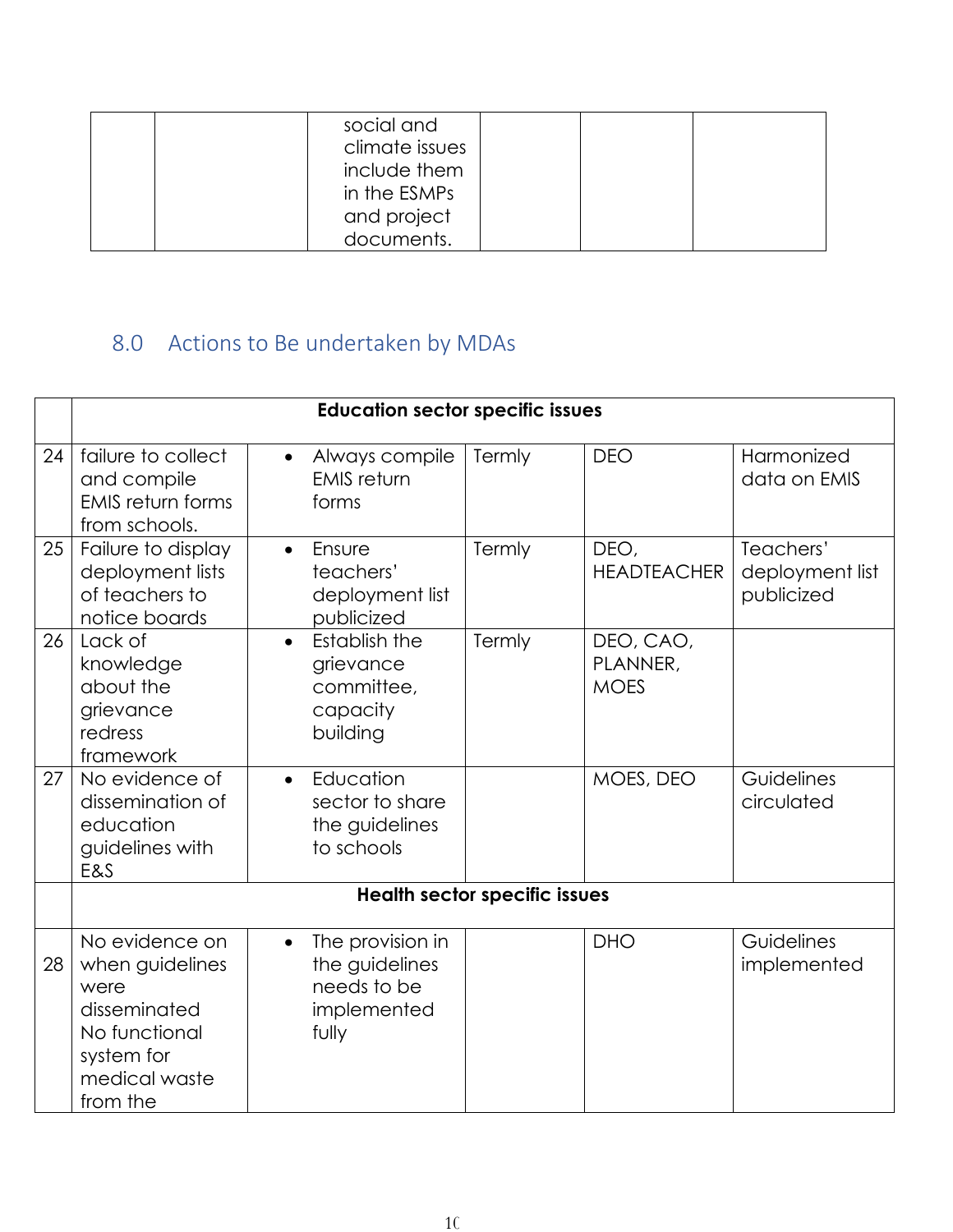|    | sampled health<br>facilities.                                                                                                                                                                                                                                |                                                                                                                                                                                                     |                              |            |                                                                                 |
|----|--------------------------------------------------------------------------------------------------------------------------------------------------------------------------------------------------------------------------------------------------------------|-----------------------------------------------------------------------------------------------------------------------------------------------------------------------------------------------------|------------------------------|------------|---------------------------------------------------------------------------------|
| 29 | Failure to avail<br>evidence on<br>quarterly<br>correspondences<br>to facilities on<br><b>PHC NWR Grant</b><br>release, invoice,<br>and bank<br>statements to<br>confirm whether<br>the DLG made<br>timely invoices<br>and<br>communicated<br>release to HFs | Timely invoice<br>$\bullet$<br>and<br>communication<br>about all PHC<br>NWR grant<br>transfers to HFs                                                                                               |                              | CAO, DHO   | Timely invoice<br>and<br>communication                                          |
| 30 | No evidence<br>that health<br>Departments<br>submitted timely<br>quarterly Budget<br>Performance<br>Report                                                                                                                                                   | Should compile<br>$\bullet$<br>and submit all<br>budget<br>performance<br>report                                                                                                                    | Quarterly                    | <b>DHO</b> | <b>Budget</b><br>Performance<br>Report<br>compiled                              |
| 31 | No evidence<br>that DHO has<br>effectively<br>communicated<br>and explained<br>the guidelines,<br>policies, circulars<br>issued at national<br>level                                                                                                         | Write letters<br>forwarding the<br>guidelines,<br>policies,<br>circulars issued<br>by the National<br>Level to the<br>Health facilities.<br>Keep copies of<br>circulars that<br>are<br>disseminated | Annually                     | <b>DHO</b> | Guidelines,<br>policies, and<br>circulars<br>received by<br>MoH<br>disseminated |
| 32 | Late submission<br>of the health<br>input inti LG<br>procurement<br>Plan to PDU                                                                                                                                                                              | Timely<br>$\bullet$<br>submission of<br>annual and<br>quarterly<br>performance<br>reports to the<br>planner                                                                                         | By end<br>June 30th,<br>2021 | <b>DHO</b> | Timely<br>submission of<br>annual and<br>quarterly<br>reports                   |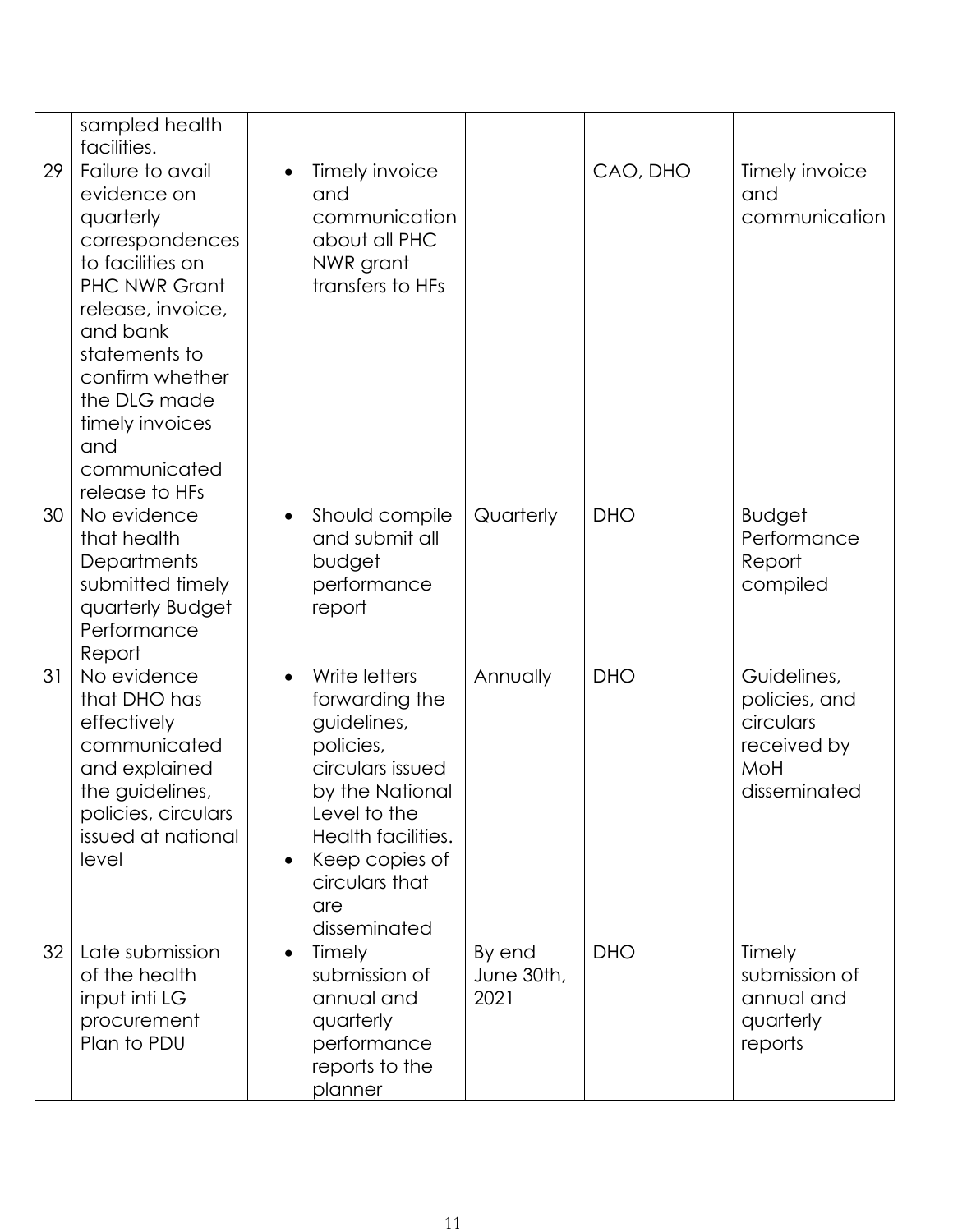|    | Water and Environment sector specific issues                                                                                                |                                                                                                                     |            |                           |                                             |
|----|---------------------------------------------------------------------------------------------------------------------------------------------|---------------------------------------------------------------------------------------------------------------------|------------|---------------------------|---------------------------------------------|
| 33 | Poor compliance<br>to water sector<br>grant guidelines                                                                                      | Mobilize and<br>$\bullet$<br>sensitize sector<br>grant<br>guidelines                                                | Continuous | <b>DWA</b>                | Compliance to<br>sector grant<br>guidelines |
| 34 | Environmental<br>and social<br>impact<br>Assessment<br>reports<br>/environmental<br>management<br>plans not within<br>the mandates of<br>LG | The line ministry<br>$\bullet$<br>should always<br>do ESIAs and<br>provide a<br>report to the<br>implementing<br>LG |            | MOH, MOES,<br><b>NEMA</b> | Provide a<br>report on ESIAs                |